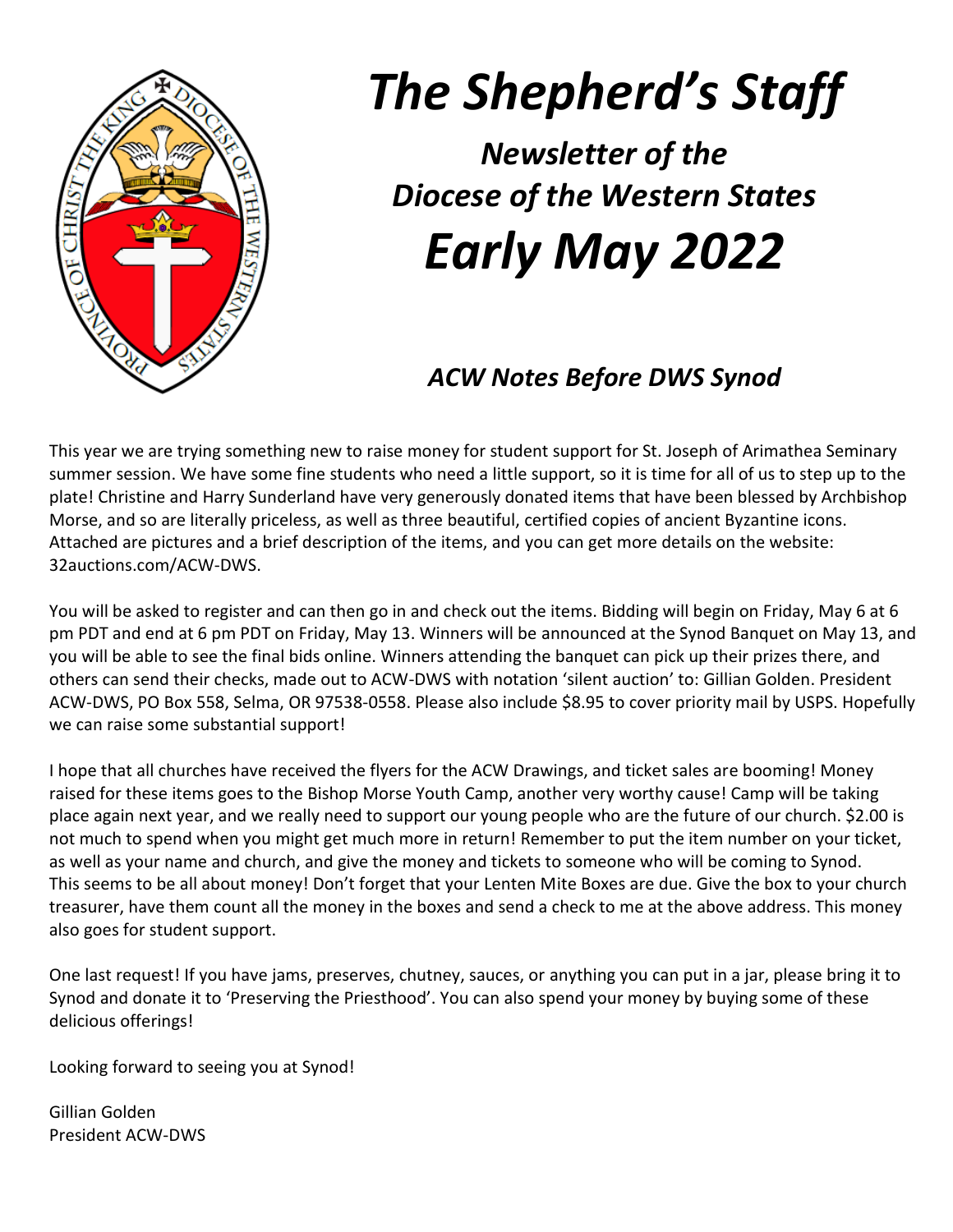**The following items will be auctioned by online silent auction on 32auctions.com/ACW-DWS from 5/6- 5/13 You can go to the website and register to view the items and to bid, though bidding will not open until Friday, May 6 at 6pm PDT**







**Byzantine style by Fr. Perkis. Resurrection' 16th century icon from 1425. 6.6" long and 5.5" wide 5.75" high and 4.5" wide 6.5" high and 4.5" wide**



**St. George. Exact copy of strict 16th Century copy of "The Copy of 'Trinity' by Andrei Rublev**

**These icons are exact copies, made by hand in traditional colors on gold sheets, canvas and wood.**



**3.75" wide.** 



**Crucifix from Shrine of Our St. Francis San Damiano Cross Millennium Cross from West-Lady, Lourdes, France and Paper on wood, blessed in minster Cathedral, London in 1998. They are metal and Francis by Abp. Morse in 1993 2000. 2 are 5" long by 3.25"** 



**blessed there by Abp. Morse Assisi at the grave of St. blessed there by AbBp. Morse in wood, measuring 7" long by 6.5" long by 4" wide. wide. The third is 4" by 3" wide**

#### **These items have been blessed by Archbishop Morse, and so are priceless in value!**



**Pre-Raphaelite picture of four to show relative sizes Archangels from a mosaic. 4.5" by 3", blessed by Archbishop Morse In London in 2000.**

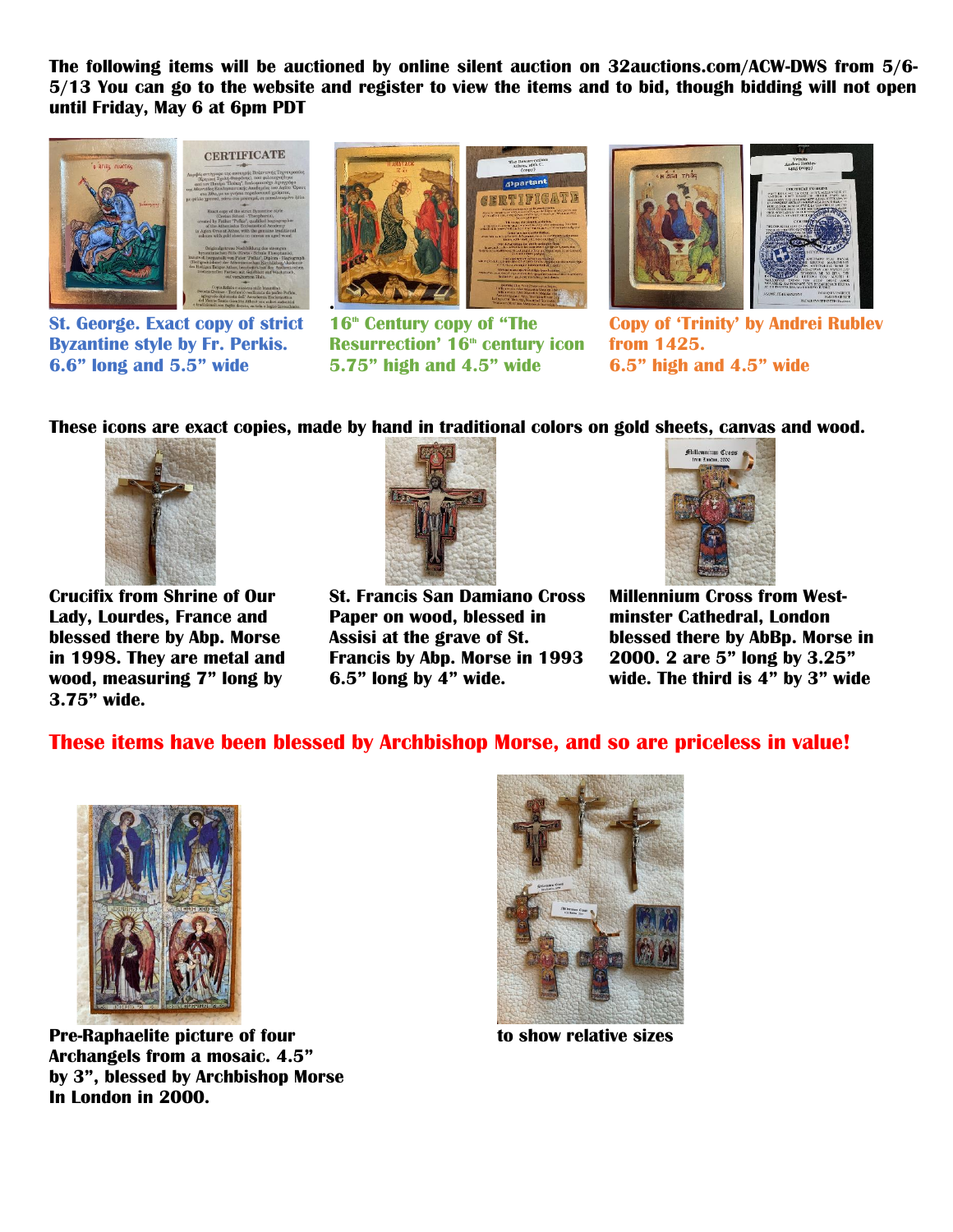## **The Sacred Triduum at Saint Luke's Redding**



#### **Rest in Peace**

We are sad to announce the January 16th passing over into eternal life of Mr. Ted Judson who served faithfully and loyally on the Saint Joseph of Arimathea Board of Directors. Ted's wisdom and advice helped especially to guide the board after the death of Archbishop Morse. Ted was also a faithful member of Saint Thomas Church. His obituary is at<https://www.legacy.com/us/obituaries/sfgate/name/ted-judson-obituary?id=32509135>

#### **Consider**

Confirmation, the strengthening of the Holy Ghost, which makes us full members of Christ's Mystical Body is one of the overlooked sacraments of the Church. Most children think, "*Wow, someday I too can receive the bread and wine just like the adults*." But we older shepherds must teach them that if they are to love God and their neighbor as themselves, they must modify that thinking. They must see that bread and wine as the Body and Blood of their Blessed Lord who died for their sins and rose from the dead that they too might have eternal life. And they must come to realize that good shepherds (clerical and lay) receive the Body and Blood of Christ so that they may be strengthened and refreshed in order to serve and protect Christ's flock.